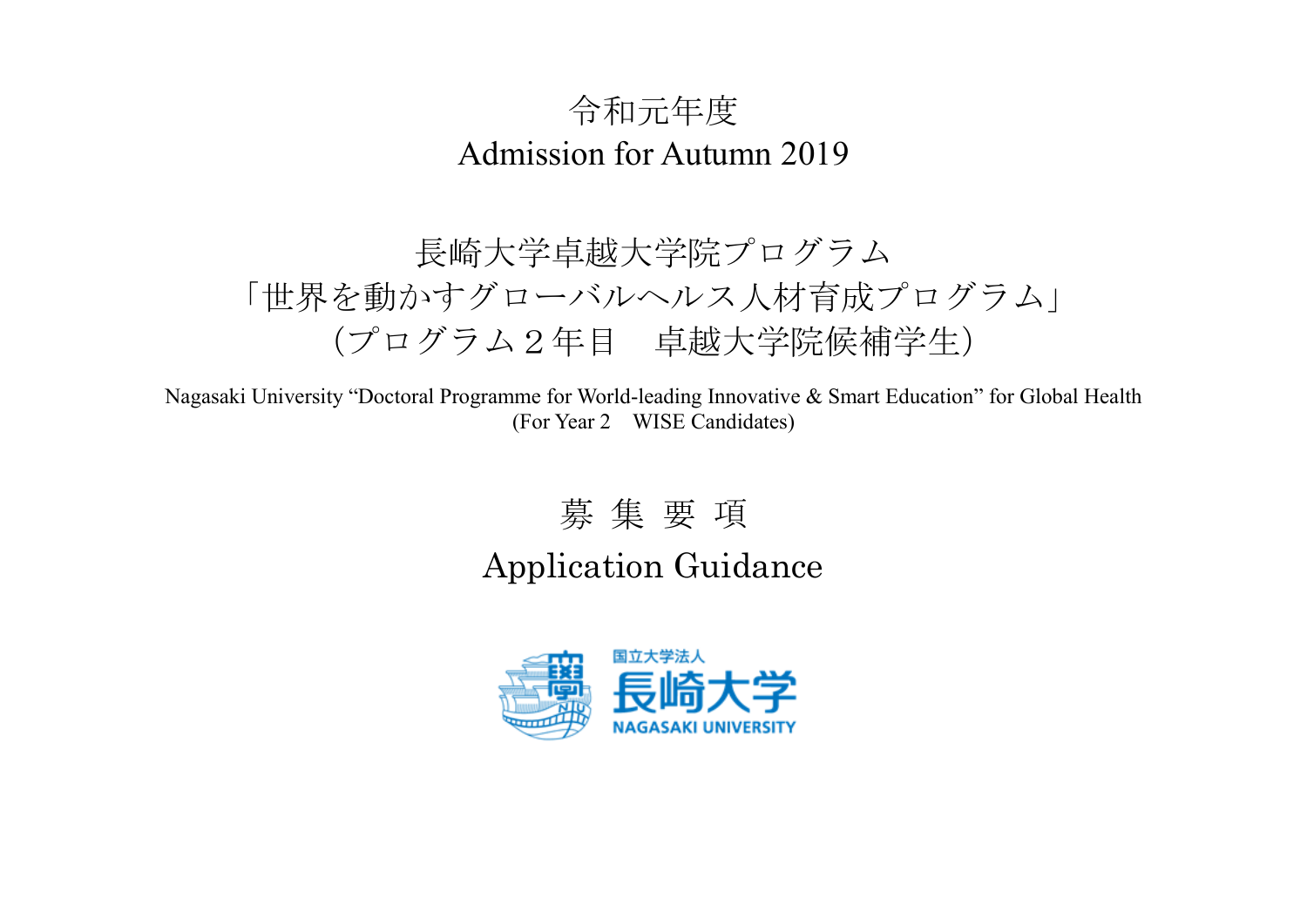Ⅰ プログラム受講者の受け入れ方針

長崎大学卓越大学院プログラム「世界を動かすグローバルヘルス人材育成プログラ ム」は,プログラム受講生に以下の資質・素養 を求めます。

- ①精深な専門的知識及び技能を授けることにより,グローバルヘルス領域において 地球規模で生じている健康課題を現場レベルで深く理解し,その解決に向けて技 術や理論を構築できる教育・研究能力を有する(知識レベル)。
- ②同領域の進展に貢献しようとする向学心を有する(ミッション・精神レベル)。 ③博学術的知見をグローバルな政策立案・実行等に結び付ける能力を兼ね備えた実 践的・社会的リーダーシップ・フォロワーシップをもって活躍できる能力、柔軟 性を備えていること(社会性・国際性・能力レベル)。
- Ⅱ プログラム受講手続きについて
- 1. 選抜方法 : 申請書類審査(書類については、英文で作成すること。なお、必要に 応じて面接が実施される場合がある。)
	- (1)長崎大学卓越大学院プログラム受講申請書
	- (2)履歴書
	- (3)研究計画書(A4 で 3 ページまで)

長崎大学卓越大学院プログラムホームページに申請書類のフォーマ ットを掲載しています。

(<http://www.wise.nagasaki-u.ac.jp/application>)

2.募集人員 :若干名

3.申請資格 :令和元年度の医歯薬学総合研究科博士課程の入学者又は入学志願者

4.申請期間 : 令和元年 7 月 22 日(月)から 8 月 16 日(金)

17:30(日本時間)まで

- 5.申請先:医歯薬学総合研究科 学務課(大学院)
	- ※① 不備のある申請書類は受理しない。
	- ② 申請手続後の提出書類の内容変更は認めない。
	- ③ 受理した申請書類は,いかなる理由があっても返還しない。
	- ④ 申請書類に虚偽の記載があった場合には,受講許可後でも許可を取消す

#### Ⅰ **Admission Policy**

 Nagasaki University "Doctoral Programme for World-leading Innovative and Smart Education for Global Health" seek WISE Candidates who meet the academic standards and criteria outlined below:

- 1. Those who possess education and research abilities to develop skilful and logical thinking upon the global level health issue in the aspect of Global Health by acquiring high professional knowledge and skills. (Knowledge)
- 2. Those who wish to contribute to improvement in the field of Global Health (Mission / Attitude)
- 3. Those who possess the ability and flexibility to play an active role, combined with practical and social leadership and follower-ship's skills to contribute the advanced academic knowledge into policy making and practice. (Sociability and Multicultural Integration)

### Ⅱ **Application**

- 1. Selection Process: Screening of the set of Programme application documents, (and an interview may be offered if deemed necessary). The Programme application documents must be set in English and the prescribed application format can be downloaded from Nagasaki University WISE Programme official website at: http://www.wise.nagasaki-u.ac.jp/application
	- (1) Prescribed Programme application form
	- (2) Curriculum Vitae
	- (3) Research Proposal (A4 size, 3 pages, single sided)
- 2. Intake Quota: Limited number
- 3. Eligibility

Applicants or admitted students to Doctoral Degree Course of Graduate School of Biomedical Sciences of Nagasaki University.

- 4. Application period: From Monday 22<sup>nd</sup> July 2019 to 17:30pm (JST) on Friday 16<sup>th</sup> August 2019
- 5. How to apply: Submit Programme application documents to the academic office of the Graduate School of Biomedical Sciences.

#### **Important Notice**

- ・Incomplete Programme application documents will not be accepted
- ・Making changes to Programme application documentation after submission is not permitted
- Once Programme application documents are received, they cannot be return for any reason